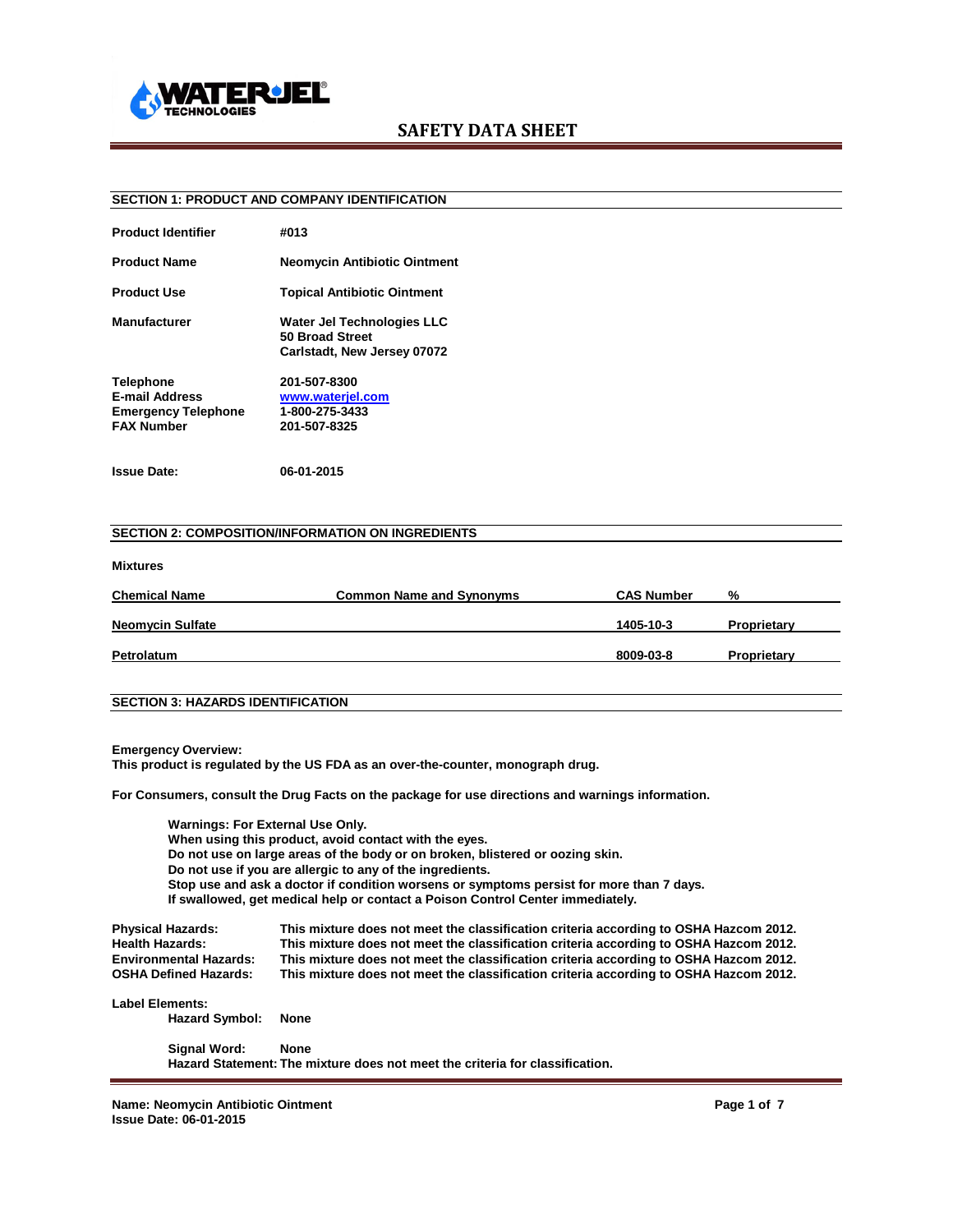

# **Precautionary Statement:**

**Prevention None required according to OSHA Hazcom 2012. Response None required according to OSHA Hazcom 2012. Storage None required according to OSHA Hazcom 2012. Disposal None required according to OSHA Hazcom 2012.**

**Hazards not otherwise Classified (HNOC): None known.**

**Supplemental Information: None.**

#### **Route of Entry:**

| <b>Skin Contact:</b><br><b>Skin Absorption:</b> | May cause irritation, redness, inflammation or dryness.<br>No adverse conditions expected. |
|-------------------------------------------------|--------------------------------------------------------------------------------------------|
| Eye Contact:                                    | Direct contact with eyes may cause temporary irritation.                                   |
| Inhalation:                                     | Not expected due to form.                                                                  |
| Ingestion:                                      | May cause irritation of the digestive tract.                                               |

#### **\_ SECTION 4: FIRST AID MEASURES**

| <b>Skin Contact:</b>    | Wash off with warm water and soap. Get medical attention if symptoms occur.                                               |
|-------------------------|---------------------------------------------------------------------------------------------------------------------------|
| <b>Skin Absorption:</b> | No adverse conditions expected.                                                                                           |
| Eye Contact:            | Flush eyes with clear running water for a minimum of 15 minutes; if irritation persists, seek medical<br>attention.       |
| Inhalation:             | Remove victim to fresh air.                                                                                               |
| Ingestion:              | Do not induce vomiting due to aspiration hazard. If vomiting should occur, lower head below knees to<br>avoid aspiration. |

### **SECTION 5: FIRE-FIGHTING MEASURES**

| Flammable:  |                                                          | No.       |                     |           |                                                                                                  |  |
|-------------|----------------------------------------------------------|-----------|---------------------|-----------|--------------------------------------------------------------------------------------------------|--|
|             | <b>Means of Extinction:</b>                              | chemical. |                     |           | Use extinguishing media appropriate for surrounding fire. Use water spray, foam or dry           |  |
|             |                                                          | avoided.  |                     |           | In fires involving large quantities of this product, the use of large streams of water should be |  |
|             |                                                          |           |                     |           | Use self-contained breathing apparatus when fighting fires that involve this material.           |  |
|             | <b>Flash Point and Method:</b>                           | NA        |                     |           |                                                                                                  |  |
|             | Upper Flammable Limit (% by volume):                     |           |                     | NA        |                                                                                                  |  |
|             | Lower Flammable Limit (% by volume):                     |           |                     | NA        |                                                                                                  |  |
|             | Autoignition Temperature (°C):                           |           |                     | <b>NA</b> |                                                                                                  |  |
|             | <b>Explosion Data - Sensitivity to Impact:</b>           |           |                     |           | No unusual fire or explosion hazards noted.                                                      |  |
|             | <b>Explosion Data - Sensitivity to Static Discharge:</b> |           |                     |           | No unusual fire or explosion hazards noted.                                                      |  |
|             | <b>Hazardous Combustion Products:</b>                    |           |                     |           | Carbon oxides. Nitrogen Oxides (NOx).                                                            |  |
| <b>NFPA</b> | Health 0                                                 | Fire 1    | <b>Reactivity 0</b> |           | <b>Other NA</b>                                                                                  |  |

# **SECTION 6: ACCIDENTAL RELEASE MEASURES**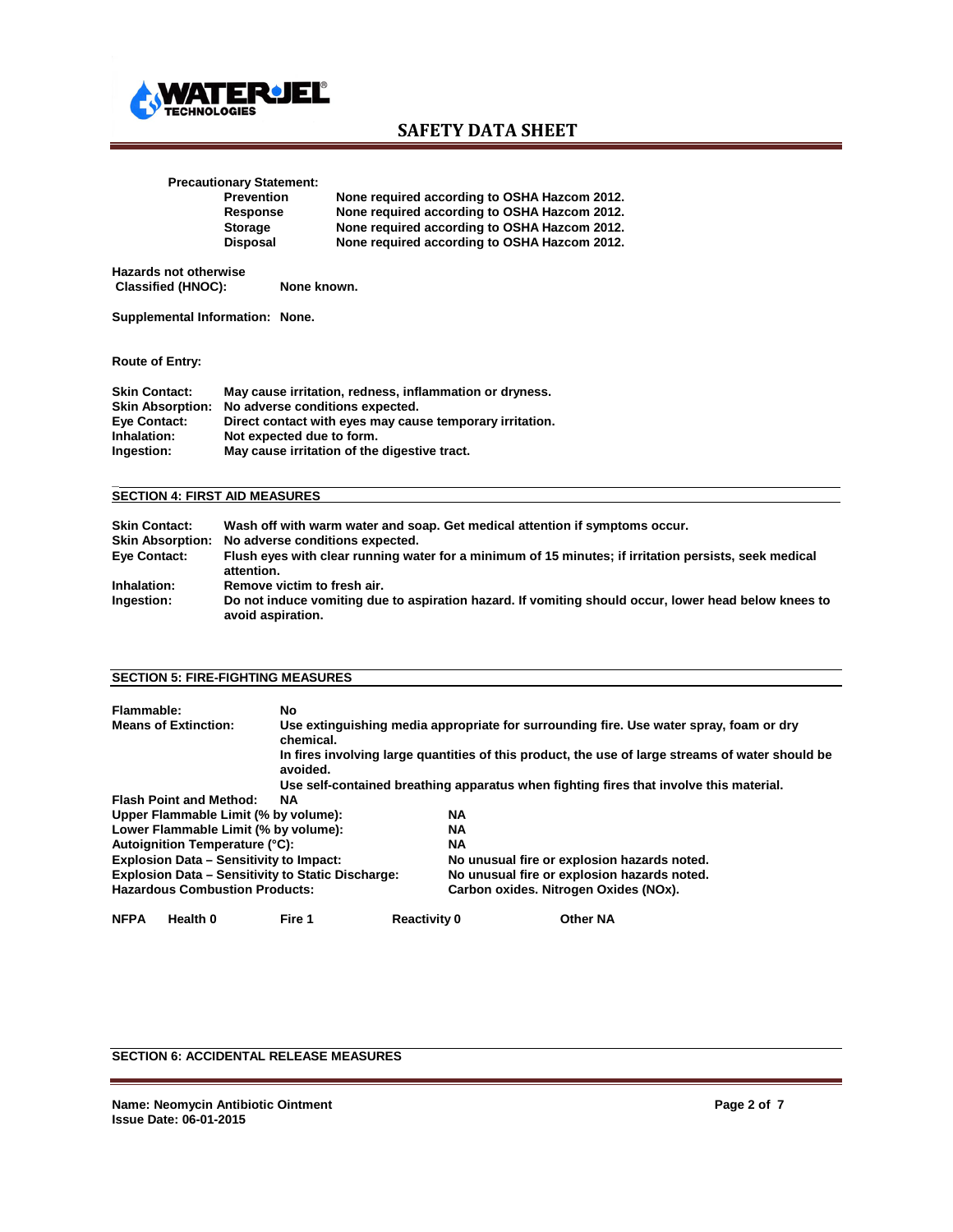

# **Personal precautions, Protective equipment and Emergency procedures: Wear appropriate personal protective equipment. Methods and materials for containment** Absorb spill with vermiculite or other inert material, then place in a sealed container for **chemical waste. Large Spills: Flush with plenty of water. Prevent entry into waterways, sewer, basements or confined areas. Dike for later disposal. Small Spills: Wipe up with absorbent material (e.g. cloth, fleece). Clean surface thoroughly to remove residual contamination. Environmental Precautions: Avoid discharge into drains and water sources.**

| <b>SECTION 7: HANDLING AND STORAGE</b>    |                                                                                   |
|-------------------------------------------|-----------------------------------------------------------------------------------|
|                                           |                                                                                   |
| <b>Handling Procedures and Equipment:</b> | Keep this and other chemicals out of the reach of children.                       |
| <b>Storage Temperature:</b>               | Do not store or mix with strong acids or oxidizers. Store at room<br>temperature. |

### **SECTION 8: EXPOSURE CONTROLS/PERSONAL PROTECTION**

| <b>Occupational Exposure Limits:</b>                                                                                           |                     |                                                                                                                                                                                         |              |                                                      |
|--------------------------------------------------------------------------------------------------------------------------------|---------------------|-----------------------------------------------------------------------------------------------------------------------------------------------------------------------------------------|--------------|------------------------------------------------------|
| <b>Components</b>                                                                                                              | <b>ACGIH-TLVs</b>   | <b>OSHA-PELS</b>                                                                                                                                                                        | <b>NIOSH</b> | Form                                                 |
| Petrolatum (CAS 8009-03-8)                                                                                                     | $5 \,\mathrm{mg/m}$ | $5 \,\mathrm{mg/m}$                                                                                                                                                                     | 5 mg/m3 TWA  | Mist                                                 |
| <b>Biological Limit Values:</b>                                                                                                |                     | No biological Exposure limits noted for the ingredients.                                                                                                                                |              |                                                      |
| <b>Ventilation and Engineering Controls:</b>                                                                                   |                     | Ensure adequate ventilation.                                                                                                                                                            |              |                                                      |
| <b>Personal Protective Equipment:</b><br><b>Hand Protection:</b><br><b>Eye and Face Protection:</b><br><b>Skin Protection:</b> |                     | None required under normal conditions<br>None required under normal conditions.<br>Eye protection, as necessary to prevent excessive contact.<br>None required under normal conditions. |              |                                                      |
| <b>General Hygiene Considerations:</b><br><b>Other Protective Equipment:</b>                                                   |                     | Practice safe work habits.                                                                                                                                                              |              | Eye wash stations should be nearby and ready to use. |

## **SECTION 9: PHYSICAL AND CHEMICAL PROPERTIES**

**Name: Neomycin Antibiotic Ointment Page 3 of 7 Issue Date: 06-01-2015**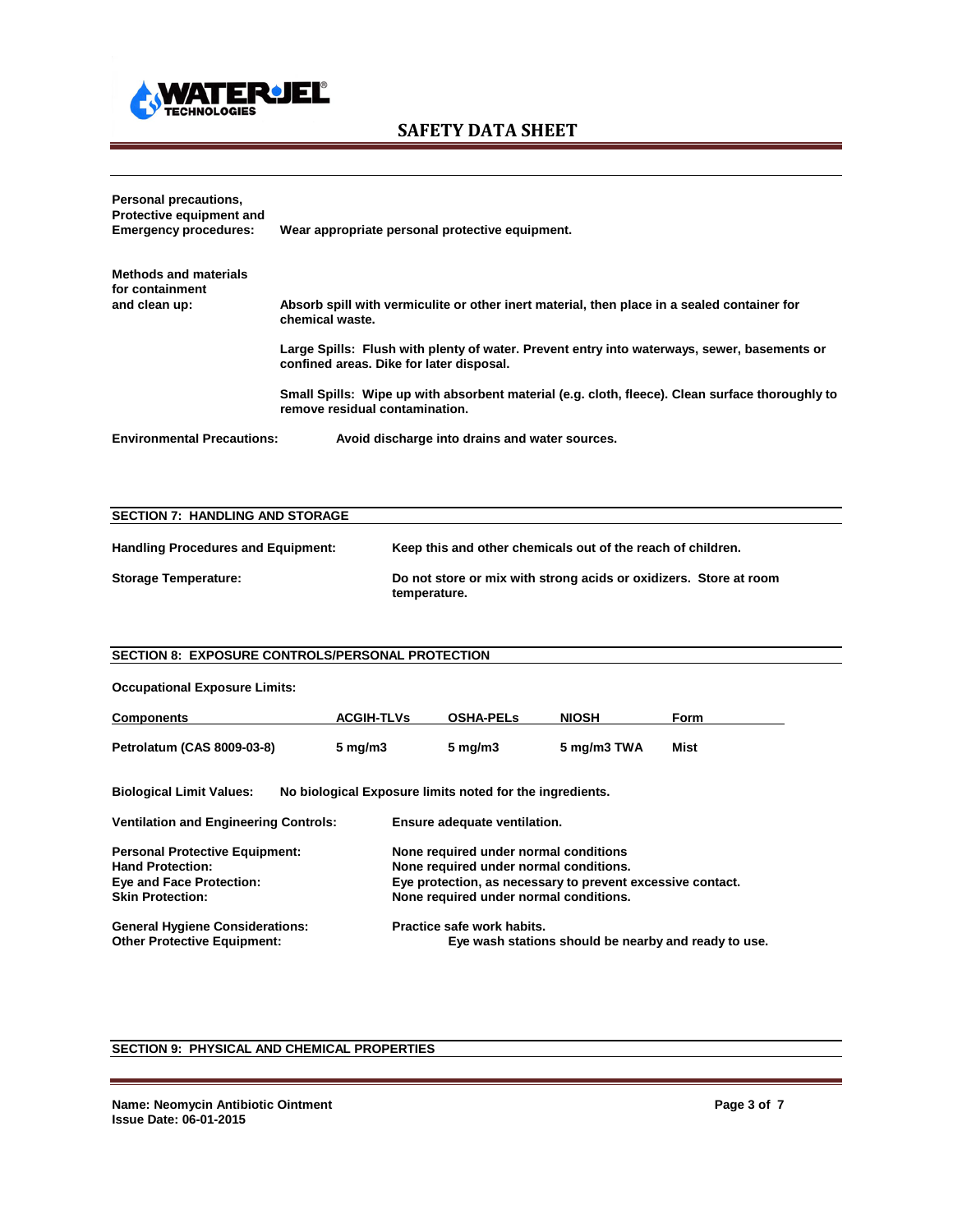

| Appearance:                   | Ointment. |                           |
|-------------------------------|-----------|---------------------------|
| <b>Physical State:</b>        | Ointment. |                           |
| Form:                         | Ointment. |                           |
| Color:                        |           | White to off white.       |
| Odor:                         |           | Slightly fatty odor.      |
| pH:                           |           | No information available. |
| <b>Boiling Point:</b>         |           | >200°F closed cup         |
| <b>Melting Point:</b>         |           | No information available. |
| <b>Flash Point:</b>           | N/A       |                           |
| <b>Explosive Properties:</b>  |           | No information available. |
| <b>Oxidizing Properties:</b>  |           | No information available. |
| <b>Specific Gravity:</b>      |           | 0.87                      |
| Water Solubility:             |           | Insoluble.                |
| <b>Partition Coefficient:</b> |           | No information available. |
| Viscosity:                    |           | No information available. |
| Vapor Pressure (mm Hg):       |           | No information available. |
| <b>Vapor Density (Air=1):</b> |           | No information available. |
| <b>Evaporation Rate:</b>      |           | No information available. |
| % Volatile:                   |           | No information available. |

#### **SECTION 10: STABILITY AND REACTIVITY**

| <b>Reactivity:</b>                                                 | The product is stable and non-reactive under normal conditions of use.       |
|--------------------------------------------------------------------|------------------------------------------------------------------------------|
| <b>Chemical Stability:</b>                                         | Stable at normal conditions.                                                 |
|                                                                    | Possibility of Hazardous Reactions: Hazardous polymerization does not occur. |
| <b>Conditions to Avoid:</b>                                        | Extreme heat.                                                                |
| <b>Materials to Avoid</b>                                          | Strong oxidants and strong acids.                                            |
| Hazardous Decomposition Products: Carbon monoxide, carbon dioxide. |                                                                              |
| <b>Hazardous Polymerization:</b>                                   | Will not occur.                                                              |

### **SECTION 11: TOXICOLOGICAL INFORMATION**

**Symptoms of Overexposure by Route of Exposure: The health hazard information provided is for handling this product in an occupational setting.**

**Effects of Acute and Chronic Exposure:**

**Acute: The primary health effect that may be experienced in an occupational setting is mild irritation of contaminated skin. Accidental ingestion may be harmful. Although unlikely, irritation can irritate the respiratory system. Eye contact will cause irritation. Chronic: NE**

**Target Organs: Acute: Occupational exposure: Skin. Chronic: Occupational exposure: Skin.**

**Inhalation:**

**Mist may slightly irritate the nose, throat and lungs. Symptoms are generally alleviated upon breathing fresh air.**

**Skin Contact: Skin contact may cause burning sensation, stinging, itching and tingling.** 

**Name: Neomycin Antibiotic Ointment Page 4 of 7 Issue Date: 06-01-2015**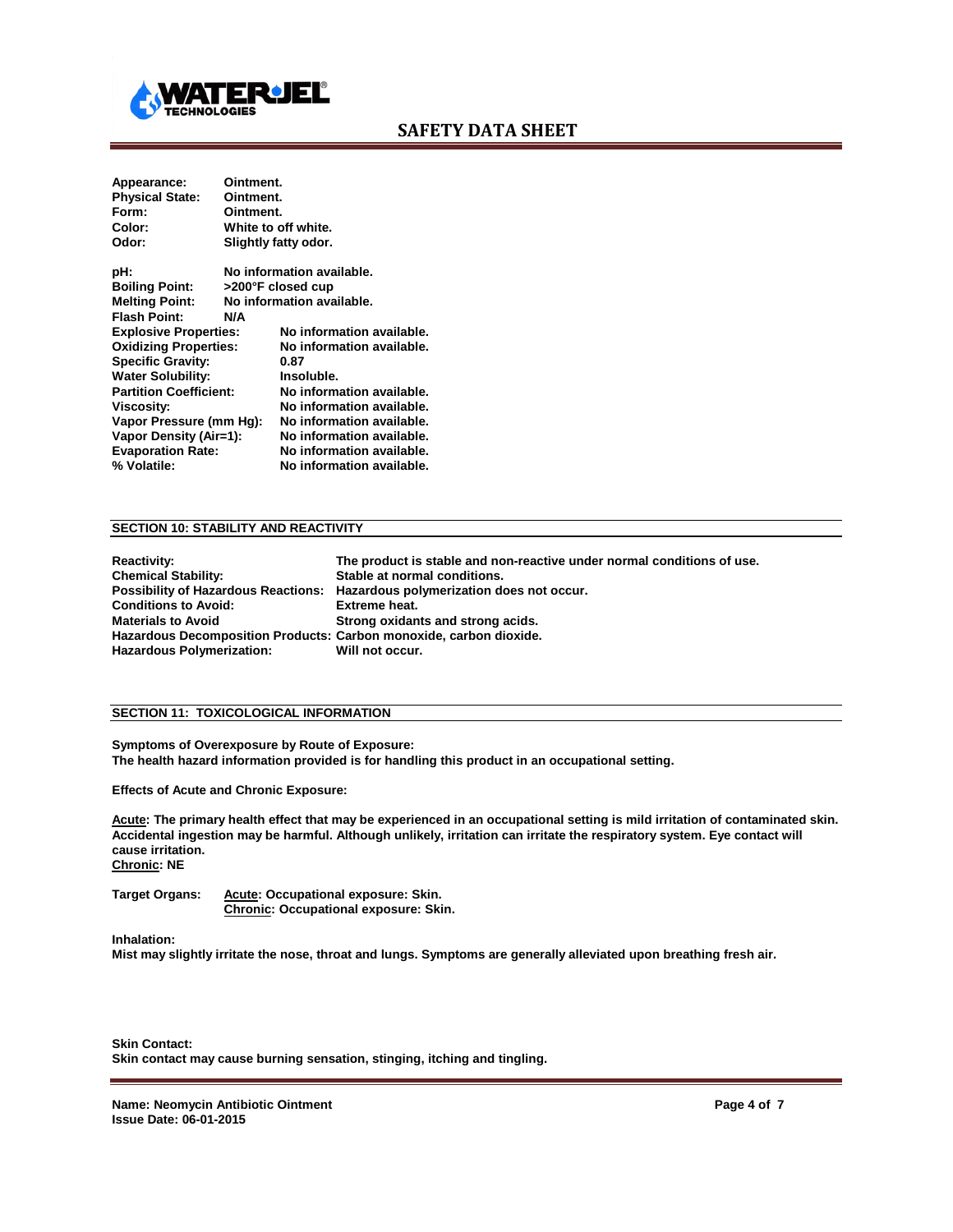

#### **Eye Contact:**

**Eye contact can cause irritation, stinging, redness and tearing.**

**Ingestion:**

**Ingestion is not a significant route of occupational overexposure. Acute ingestion of large quantities of this product or chronic ingestion may cause adverse symptoms that may include nausea, vomiting and diarrhea.**

**Irritancy of the Product: This product may cause mild to moderate irritation on damaged skin.**

**Skin Sensitization: Not expected.**

**Respiratory Sensitization: Not expected.**

**LD50/LC50:**

**Petrolatum (CAS 8009-03-8)**

- **Oral: Not available.**
- **Dermal: Not available.**

**Carcinogenicity: Not classified as a human carcinogen by IARC or ACGIH.**

**Reproductive Toxicity:** 

**Mutagenic/Embryo Toxicity: The components of this product are not reported to cause mutagenic or embryonic effects in humans.**

**Teratogenicity: Not available.**

**Reproductive Toxicity: This product is not expected to cause reproductive effects.**

### **SECTION 12: ECOLOGICAL INFORMATION**

**No specific information is currently available on the effect of this product on plants or animals in the environment. The product may be harmful to contaminated terrestrial and aquatic plant life in large quantities. The following aquatic toxicity data currently available for components of this product:**

**Not expected to be harmful to aquatic organisms.**

**Environmental Exposure Controls: Controls should be engineered to prevent release to the environment, including procedures to prevent spills, atmospheric release and release to waterways.**

**No component of this product is known to have ozone depletion potential.**

#### **SECTION 13: DISPOSAL CONSIDERATIONS**

**Disposal Instructions: Collect or dispose in sealed containers at licensed waste disposal site. Dispose in accordance with local, state and federal regulations.**

### **SECTION 14: TRANSPORT INFORMATION**

**Name: Neomycin Antibiotic Ointment Page 5 of 7 Issue Date: 06-01-2015**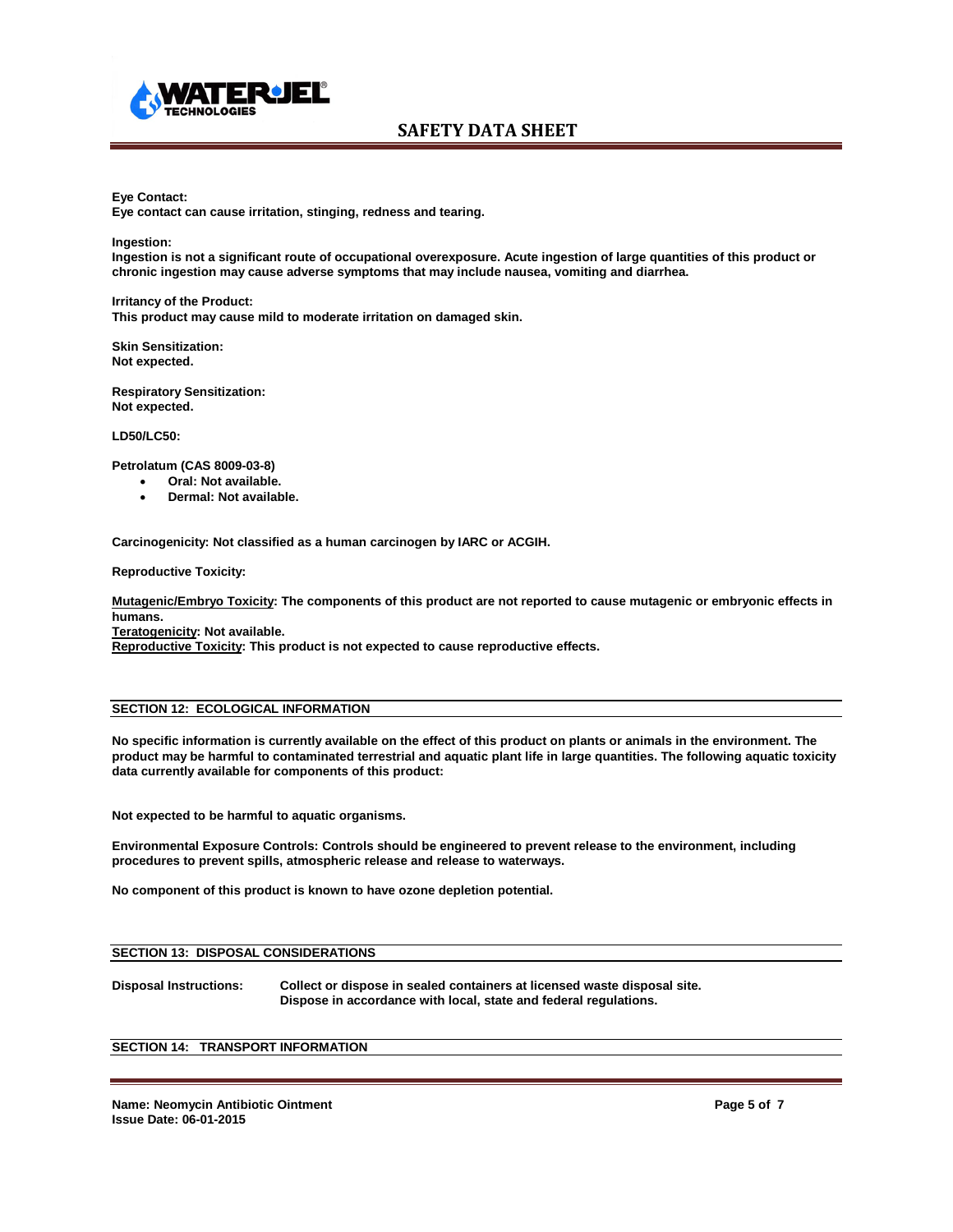

**DOT Classification: Not regulated for Domestic Transport. IATA Classification: Not regulated for International Transport. Not regulated for International Water Transport.** 

### **SECTION 15: REGULATORY INFORMATION**

| <b>U.S. Federal Regulations:</b>                                          |                |                |
|---------------------------------------------------------------------------|----------------|----------------|
| <b>TSCA (TOXIC SUBSTANCE CONTROL ACT):</b>                                | Not regulated. |                |
| <b>CERCLA (COMPREHENSIVE RESPONSE COMPENSATION, AND LIABILITY ACT):</b>   |                | Not listed.    |
| <b>SARA TITLE III (SUPERFUND AMENDMENTS AND REAUTHORIZATION ACT) 304:</b> |                | Not regulated. |
| SARA 311/312 HAZARD CATEGORIES:                                           | Not regulated. |                |
| <b>SARA 313 REPORTABLE INGREDIENTS:</b><br>Not listed.                    |                |                |
| <b>STATE REGULATIONS:</b>                                                 |                |                |

**\_\_\_\_\_\_\_\_\_\_\_\_\_\_\_\_\_\_\_\_\_\_\_\_\_\_\_\_\_\_\_\_\_\_\_\_\_\_\_\_\_\_\_\_\_\_\_\_\_\_\_\_\_\_\_\_\_\_\_\_\_\_\_\_\_\_\_\_\_\_\_\_\_\_\_\_\_\_\_\_\_\_\_\_\_\_\_\_\_\_\_\_\_\_\_\_\_\_\_\_\_\_\_\_\_**

 **California Prop 65: Warning: This product does contain a chemical known to the State of California to cause cancer, birth, or any other reproductive defects. Neomycin Sulfate USP (CAS 1405-10-3) – internal use only – listed October 1, 1992**

**New Jersey RTK: Not listed.**

**Massachusetts RTK: Petrolatum (CAS 8009-03-8)**

**Pennsylvania RTK: Petrolatum (CAS 8009-03-8)**

#### **INTERNATIONAL REGULATIONS:**

| <b>Country or Region</b>                                                       | <b>Inventory Name</b>                                                    | Listed    |  |  |
|--------------------------------------------------------------------------------|--------------------------------------------------------------------------|-----------|--|--|
| <b>Australia</b>                                                               | <b>Australia Inventory of Chemical Substances</b>                        | Yes       |  |  |
| Canada                                                                         | Domestic Substance List (DSL)                                            | <b>No</b> |  |  |
| Canada                                                                         | <b>Non-Domestic Substance List (NDSL)</b>                                | Yes       |  |  |
| China:                                                                         | <b>Inventory of Existing Chemical Substances In China (IECSC)</b>        | No        |  |  |
| Europe                                                                         | <b>European List of Notified Chemical Substances (EINECS)</b>            | Yes       |  |  |
| <b>Europe</b>                                                                  | <b>European List of Notified Chemical Substances (ELINCS)</b>            | No        |  |  |
| Japan                                                                          | <b>Inventory of Existing and New Chemical Substances (ENCS)</b>          | No        |  |  |
| Korea                                                                          | <b>Existing Chemicals List (ECL)</b>                                     | Yes       |  |  |
| <b>New Zealand</b>                                                             | <b>New Zealand Inventory</b>                                             | Yes       |  |  |
| <b>Philippines</b>                                                             | <b>Philippine Inventory of Chemicals and Chemical Substances (PICCS)</b> | Yes       |  |  |
| United States & Puerto Rico Toxic Substance Control Act (TSCA) Inventory<br>No |                                                                          |           |  |  |

**Note: A "Yes" indicates that all components comply with the inventory requirements administered by the governing country.**

**A "No" indicates that one or more components of the product are not listed or exempt from listing on the inventory administered by the governing country.**

# **SECTION 16: OTHER INFORMATION**